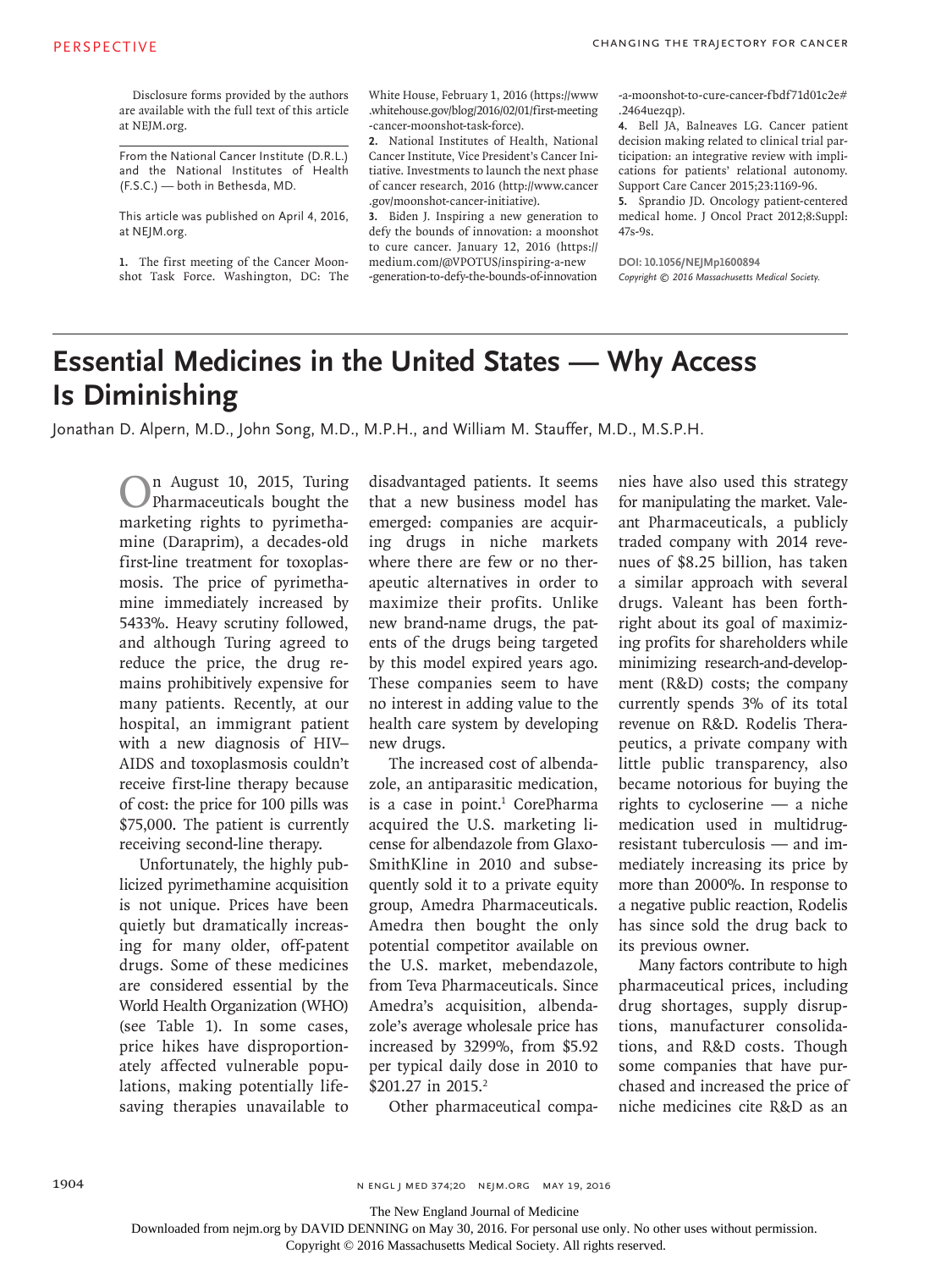| Table 1. Price Increases Affecting Off-Patent Medications on the WHO Model List of Essential Medicines.* |                                |                                                |                         |                             |                                   |  |  |  |
|----------------------------------------------------------------------------------------------------------|--------------------------------|------------------------------------------------|-------------------------|-----------------------------|-----------------------------------|--|--|--|
| Drug                                                                                                     | No. of<br><b>Manufacturers</b> | <b>Primary Indication</b>                      | Year of FDA<br>Approval | Price<br>Increase<br>$(\%)$ | <b>Year of Price</b><br>Increase; |  |  |  |
| Pyrimethamine (Daraprim)                                                                                 | 1                              | Toxoplasmosis                                  | Before 1982             | 5433                        | 2015                              |  |  |  |
| Dactinomycin (Cosmegen)                                                                                  | 1                              | Multiple cancers                               | Before 1982             | 3437                        | 2006                              |  |  |  |
| Cycloserine (Seromycin)                                                                                  | 1                              | Multidrug-resistant tuberculosis               | Before 1982             | 2248                        | 2015                              |  |  |  |
| Albendazole (Albenza)                                                                                    |                                | Echinococcus, neurocysticercosis               | 1996                    | 1920                        | 2010-2013                         |  |  |  |
| Flucytosine (Ancobon)                                                                                    | 2                              | Cryptococcal meningitis                        | Before 1982             | 1864                        | 2005-2014                         |  |  |  |
| Procarbazine (Matulane)                                                                                  | 1                              | Hodgkin's lymphoma, brain cancers              | Before 1982             | 1537                        | 2004                              |  |  |  |
| Praziquantel (Biltricide)                                                                                | 1                              | Schistosomiasis, other parasitic<br>infections | 1982                    | 356                         | 2015                              |  |  |  |
| Chlorambucil (Leukeran)                                                                                  | 1                              | Chronic lymphocytic leukemia                   | Before 1982             | 334                         | 2012-2015                         |  |  |  |
| Penicillamine (Cuprimine)                                                                                | 1                              | Wilson's disease, cystinuria                   | Before 1982             | 300                         | 2015                              |  |  |  |
| Sodium nitroprusside<br>(Nitropress)                                                                     | 1                              | Severe hypertension                            | Before 1982             | 212                         | 2015                              |  |  |  |

\* Data on the year of FDA approval are from the FDA Orange Book; data on price increases are from Micromedex. † Years expressed as a range indicate that the price increased each year.

explanation for high prices, it's hard to find credible evidence of their involvement in substantial drug-development projects. Turing and Amedra state on their websites that they're engaged in research, yet neither company lists substantial R&D activities or publications. Frequent license sales, mergers, and acquisitions obscure the financial picture. This complexity and lack of transparency in the pharmaceutical market enable companies to remain vague about the reasons behind increasing prices.

What makes this business model particularly disturbing is that vulnerable patients — such as immigrants, refugees, and people of low socioeconomic status — are often disproportionately affected, since many of the medications are for tropical or opportunistic infections. These patients often have limited or no access to insurance, or have access only through public programs, so already stark health disparities are compounded. In addition to pyrimethamine, albendazole, and cycloserine, other antiinfective medications that are often used in treating vulnerable patients have also had dramatic price increases. These include two drugs that are the first-line agents in their respective classes: praziquantel (Biltricide), used for schistosomiasis and other parasitic infections,

be potential targets for opportunistic companies using this business model. Many of these drugs lack therapeutic alternatives, target conditions that contribute to high morbidity and even mortality, are produced by one or few manufacturers, and exist in a market that offers little incentive for new entrants. The WHO recommends that items on the Model

*Many drugs on the WHO Model List of Essential Medicines lack therapeutic alternatives, target conditions that contribute to high morbidity and mortality, are produced by one or few manufacturers, and exist in a market that offers little incentive for new entrants.*

and flucytosine (Ancobon), used for cryptococcal meningitis.

We believe that other older medications on the WHO Model List of Essential Medicines may List "be available within the context of functioning health systems at all times in adequate amounts . . . and at a price the individual and the community can afford."3

n engl j med 374;20 nejm.org May 19, 2016

The New England Journal of Medicine

Downloaded from nejm.org by DAVID DENNING on May 30, 2016. For personal use only. No other uses without permission.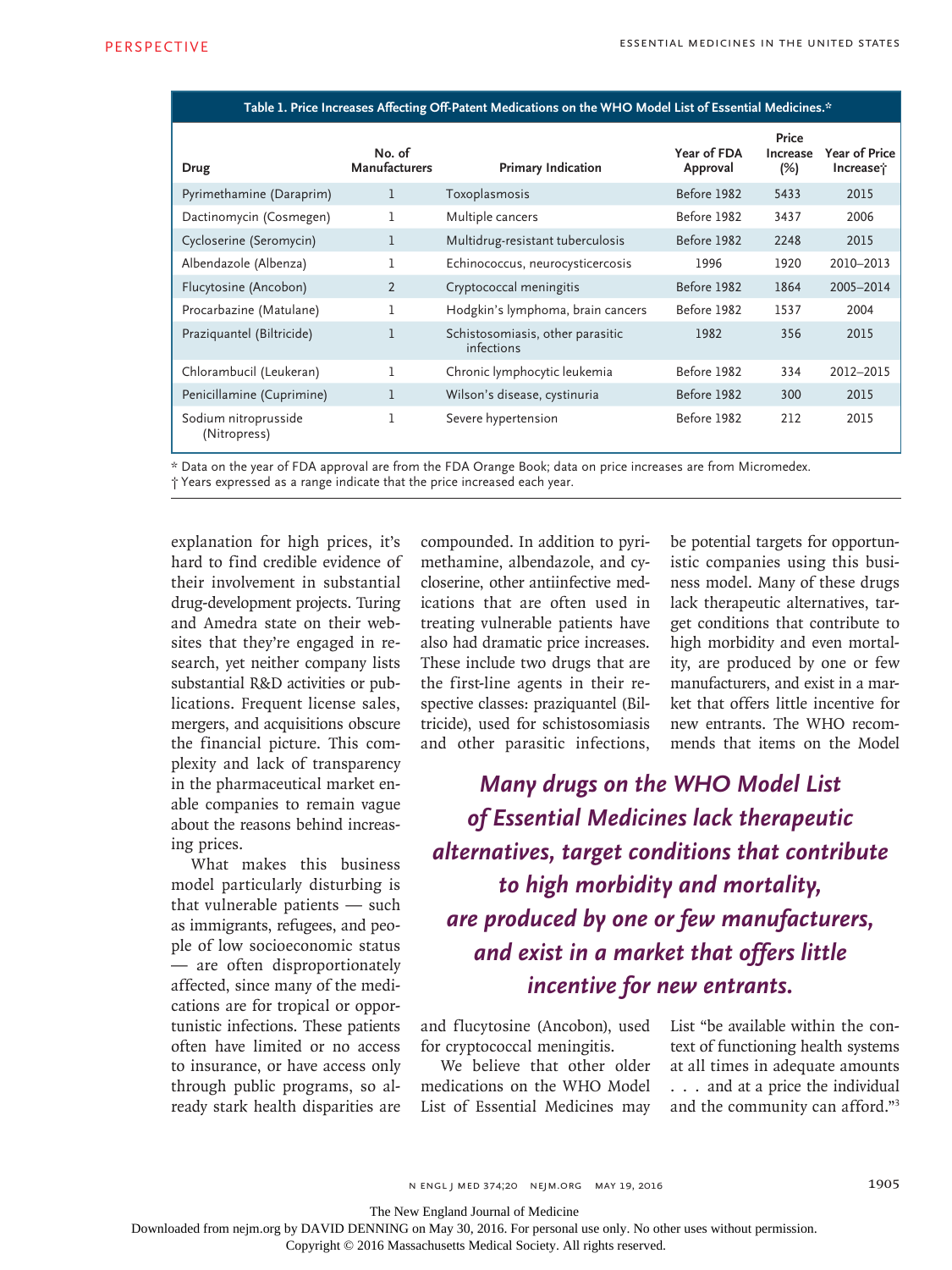| Table 2. Essential Medicines at Risk for Price Increases.* |                                |                                                                 |                       |                         |  |  |  |  |  |
|------------------------------------------------------------|--------------------------------|-----------------------------------------------------------------|-----------------------|-------------------------|--|--|--|--|--|
| Drug                                                       | No. of<br><b>Manufacturers</b> | Indication                                                      | First-Line<br>Therapy | Year of FDA<br>Approval |  |  |  |  |  |
| Quinidine gluconate, intravenous                           | 1                              | Severe malaria                                                  | Yes                   | 1989                    |  |  |  |  |  |
| Rifapentine (Priftin)                                      | 1                              | Tuberculosis and latent tuberculosis                            | Yes                   | 1998                    |  |  |  |  |  |
| Rifabutin (Mycobutin)                                      | $\overline{3}$                 | Tuberculosis in some patients with HIV-AIDS                     | Yes                   | 1992                    |  |  |  |  |  |
| Pyrazinamide                                               | $\overline{2}$                 | Tuberculosis                                                    | Yes                   | Before 1982             |  |  |  |  |  |
| Capreomycin (Capastat)                                     | 1                              | Tuberculosis                                                    | <b>No</b>             | Before 1982             |  |  |  |  |  |
| Streptomycin                                               | 1                              | Tuberculosis                                                    | No                    | 1998                    |  |  |  |  |  |
| Aminosalicylic acid (Paser)                                | 1                              | Tuberculosis                                                    | <b>No</b>             | 1994                    |  |  |  |  |  |
| Ethionamide (Trecator)                                     | 1                              | Tuberculosis                                                    | No                    | Before 1982             |  |  |  |  |  |
| Pentamidine, inhaled (NebuPent)                            | 1                              | Pneumocystis prophylaxis                                        | <b>No</b>             | 1989                    |  |  |  |  |  |
| Pentamidine, intravenous (Pentam)                          | 1                              | Pneumocystis treatment                                          | No                    | 1984                    |  |  |  |  |  |
| Sulfadiazine                                               | 1                              | Toxoplasmosis                                                   | Yes                   | 1994                    |  |  |  |  |  |
| Ivermectin (Stromectol)                                    | $\overline{2}$                 | Onchocerciasis, strongyloidiasis                                | Yes                   | 1998                    |  |  |  |  |  |
| Clofazimine (Lamprene) +                                   | 1                              | Leprosy                                                         | Yes                   | 1986                    |  |  |  |  |  |
| Dapsone                                                    | $\overline{2}$                 | Leprosy, pneumocystis treatment, toxoplas-<br>mosis prophylaxis | Yes                   | Before 1982             |  |  |  |  |  |
| Paromomycin                                                | $\overline{2}$                 | Leishmaniasis, cryptosporidiosis, intestinal<br>amebiasis       | Yes                   | 1997                    |  |  |  |  |  |
| Benznidazole                                               | 1                              | Chagas' disease                                                 | Yes                   | Not approved            |  |  |  |  |  |
| Permethrin 5% cream                                        | 3                              | Scabies, lice                                                   | Yes                   | 1989                    |  |  |  |  |  |

\* Data on the number of manufacturers are from Micromedex; data on the year of FDA approval are from the FDA Orange Book. † Currently available only under investigational new drug status.

Although many of these drugs may be at risk for price increases, antiinfective agents appear to be the most vulnerable.

We identified 17 antiinfective medications on the WHO list that are produced by three or fewer manufacturers and have limited or no therapeutic equivalents (see Table 2). Seven of these treat tuberculosis; others are first-line treatments for leprosy, strongyloidiasis, malaria, or Chagas' disease. We speculate that these medications may experience dramatic price increases in the future, which would disproportionately affect vulnerable populations in the United States. Ironically, many of these agents are among the least expensive medications available elsewhere; price-control

mechanisms not available in the United States, such as governmental ability to negotiate drug prices, are the primary reason for this discrepancy.

As questionable as the actions of companies such as Turing and Valeant may seem, they don't violate antitrust laws. Even in cases in which anticompetitive behavior is suspected, the Federal Trade Commission (FTC) has been slow to respond or has failed to prove that the company's behavior was anticompetitive.4 Recently, the FTC began investigating a "restricted drug distribution scheme" by Turing that may limit access to potential generic-drug entrants. A congressional committee is investigating the actions of Valeant, Rodelis, and Retrophin.

Timely market solutions that promote competition are needed when high prices result from monopolies. Currently, there's little incentive for a generic drug company to enter a niche market, especially given the expensive and lengthy process of gaining approval from the Food and Drug Administration (FDA). One recent development has been the FDA announcement that it will expedite the review of abbreviated new drug applications for generic entrants when only one manufacturer exists. This move may encourage potential generic entrants that would otherwise have little incentive to enter a niche drug market with limited sales. In addition, the FDA could consider eliminating user fees in

n engl j med 374;20 nejm.org May 19, 2016

The New England Journal of Medicine

Downloaded from nejm.org by DAVID DENNING on May 30, 2016. For personal use only. No other uses without permission.